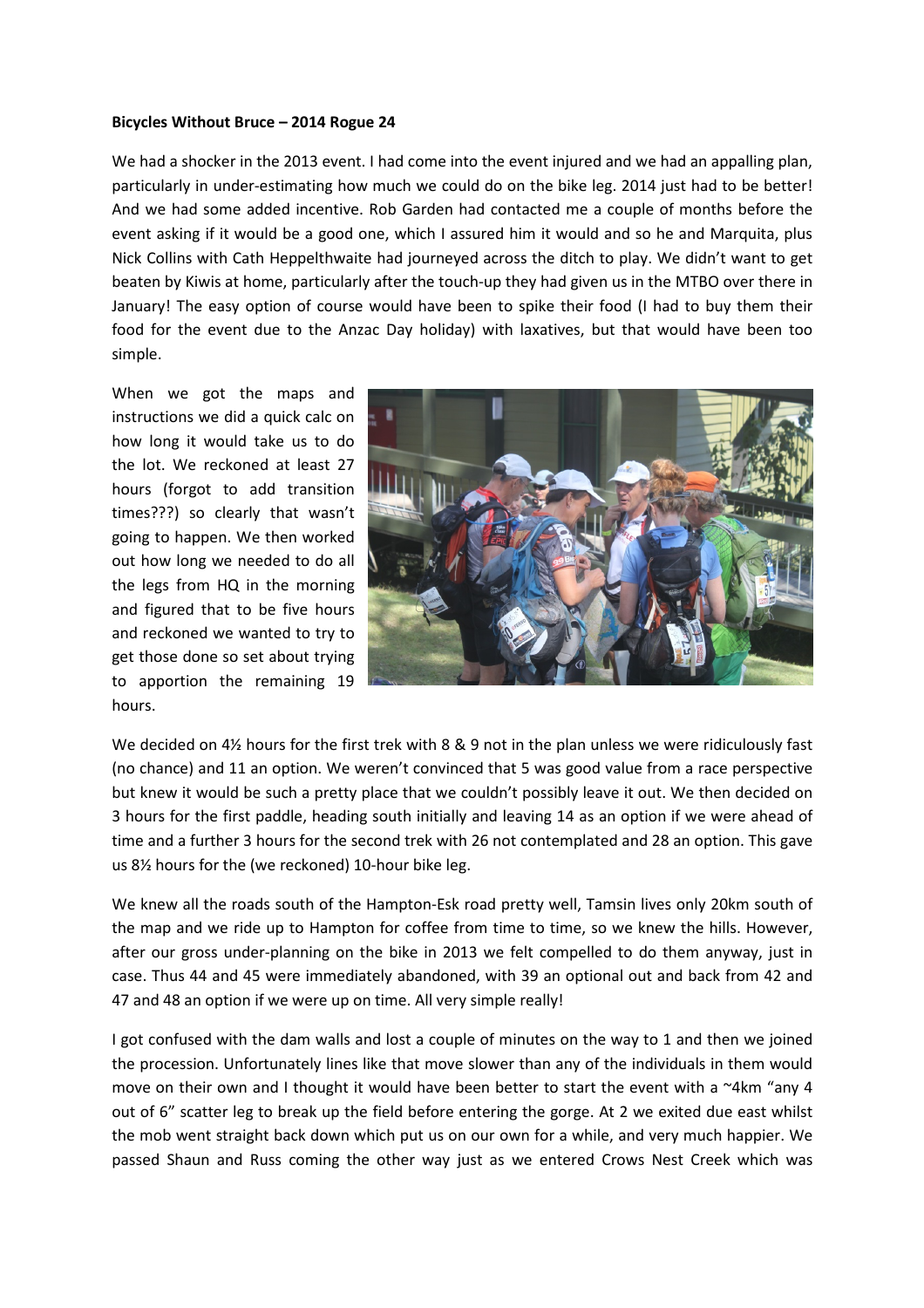sobering. We were also being careful to keep our feet dry as we felt that wet feet on the rough rock this early would be very untidy by the next morning.

The Crows Next Creek gorge was at least as pretty as we had expected but took some time and energy. Got to the centre of the circle at 4 to find a tape but no marker, but we were back with the mob by then and someone spotted it 50 or so metres further on so no harm done. The trek started to get a bit tedious after that but we pushed on, getting out of the mob by going up the wrong side of the creek and getting stuck for a while! Soon Cath



& Nick were up our date, we had dropped them out of 2 but they were moving quicker than us. Damn! An unmapped track just before the weir cost a minute or so but no big drama except I was over-heating and thus feeling sick and slowing down.

Ground our way along and up to 12 then quickly down (I like the down) to 11 and into the TA four minutes ahead of schedule. Then realised our schedule hadn't allowed any time for transitions. Ah well! Had a feed, picked up water, and coconut water which was excellent, and into the bathtub at the same time as Cath & Nick. Hit 21 with them and the two old men promptly cramped such that Cath suggested she and Tamsin go for a nice paddle and leave the useless old men to suffer together. They quickly paddled away from us but turned for the TA at 17 whilst we went on to 16 and 15 before returning in the dark. The leg at taken almost exactly 3 hours!

Another unbudgeted transition and then up the hill to 23. Lost ~5 minutes getting on the wrong spur briefly at 25 but hit 27 and 29 without fuss. Took forever to get to 30 and saw Marquita and Rob coming out as we left the track on the way in, which surprised us, and had already abandoned any thoughts of 28 so took in 24 on the way back to the TA after passing Rob lying down with Marquita strapping his ankle. Asked if he was okay and he assured us he was getting the best of veterinary care. By this time the trekking in the wet knicks had led to some significant chaffing, not good, but finished the leg within a couple of minutes of the scheduled 3 hour duration.

Were surprised to see Cath & Nick still at the TA when we arrived but they headed out just as we reached our box. We changed into dry endurance MTB knicks and headed out on the bikes. Tamsin was struggling with the change to riding so was on the tow all the way up the bitumen hill. Turned off into 31 just behind Shaun & Russ and had no problems with it (got there just ahead of S&R) which apparently a lot of people did. Not sure why as the map was fine coming from our direction. A bit slow coming into 32 as the track kept vanishing but just held a bearing and kept the fence on the right and the power lines eventually appeared.

After 33 Tamsin was back on the tow until the bitumen ran out. This had my legs screaming, which perfectly matched my chaffed rear that screamed back at least as loudly and had me standing on the pedals a lot! Marquita & Rob along with Paul Melloy and his mate steamed past us just after 34. I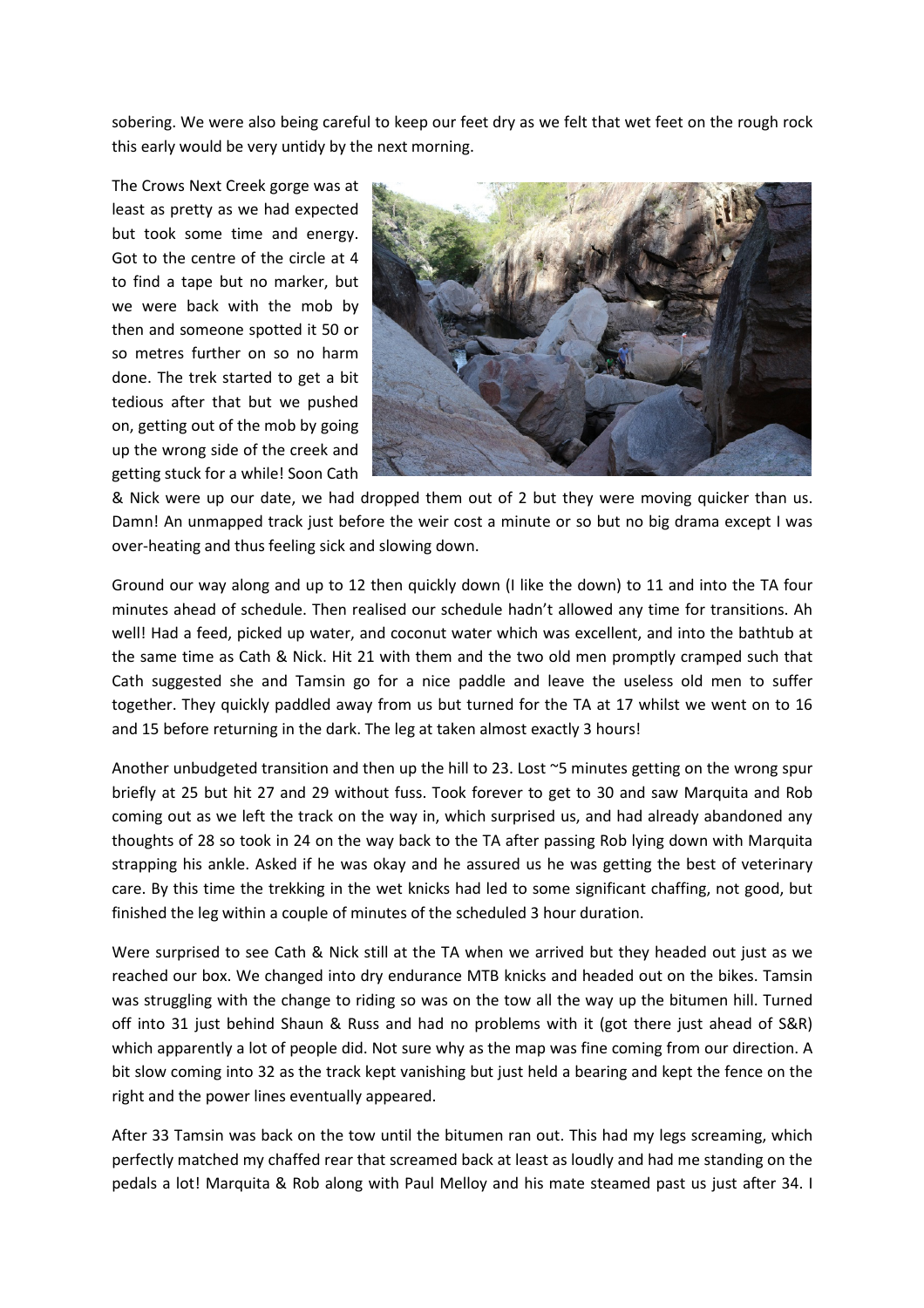almost got off to check if my wheels were still going round. A little search & destroy in the NP and then up to the lookout but didn't dally long to admire the view before heading to 38 on an out and back then 41 and onto the orchard at 40 (not visible in the dark I'm afraid).

The plunge down to White Mountain was cold and seemed to take forever despite our supposed familiarity with the road. We had been moving a lot slower than hoped albeit Tamsin had improved markedly by this time so 39 was abandoned and so from 42 (where Paul & mate shot past us coming back out of 39) we faced the long grind back up to the dairy (also not visible in the dark) and onto 46 which seemed surrounded by impenetrable lantana and thence to



Hampton where we refilled the water and took stock. We were yelled at by someone in a tent for making noise. The concept of camping illegally and then getting snaky for being disturbed seemed a trifle odd! We decided that we didn't want to abandon too much on the bike and would be prepared to be back at HQ a little later than preferred if necessary.

We abandoned 47 and 48 and also 52 as I thought I remembered that track from an MTBO as being very slow and difficult but got all the others and were back at HQ about 6:30am. Basically we had met our planned duration again but were 30 minutes behind due to failure to factor the transition times into our planning. Marquita, Rob, Cath and Nick arrived just behind us having obviously done a lot more on the bike than we had.

We had decided to leave the paddle to last, it was the only remaining leg with any optionality and besides, our rear ends really didn't want to sit on anything just then. Thus we set out on the paddleboards along with both the Kiwi teams. Cath and Nick took the opportunity to have a preview look at CP 57 whilst they were at it! Then we headed off orienteering. The rock was grossly under mapped but the navigation was easy so it didn't matter and I even summoned up a little jog at times to get it all done in about an hour.

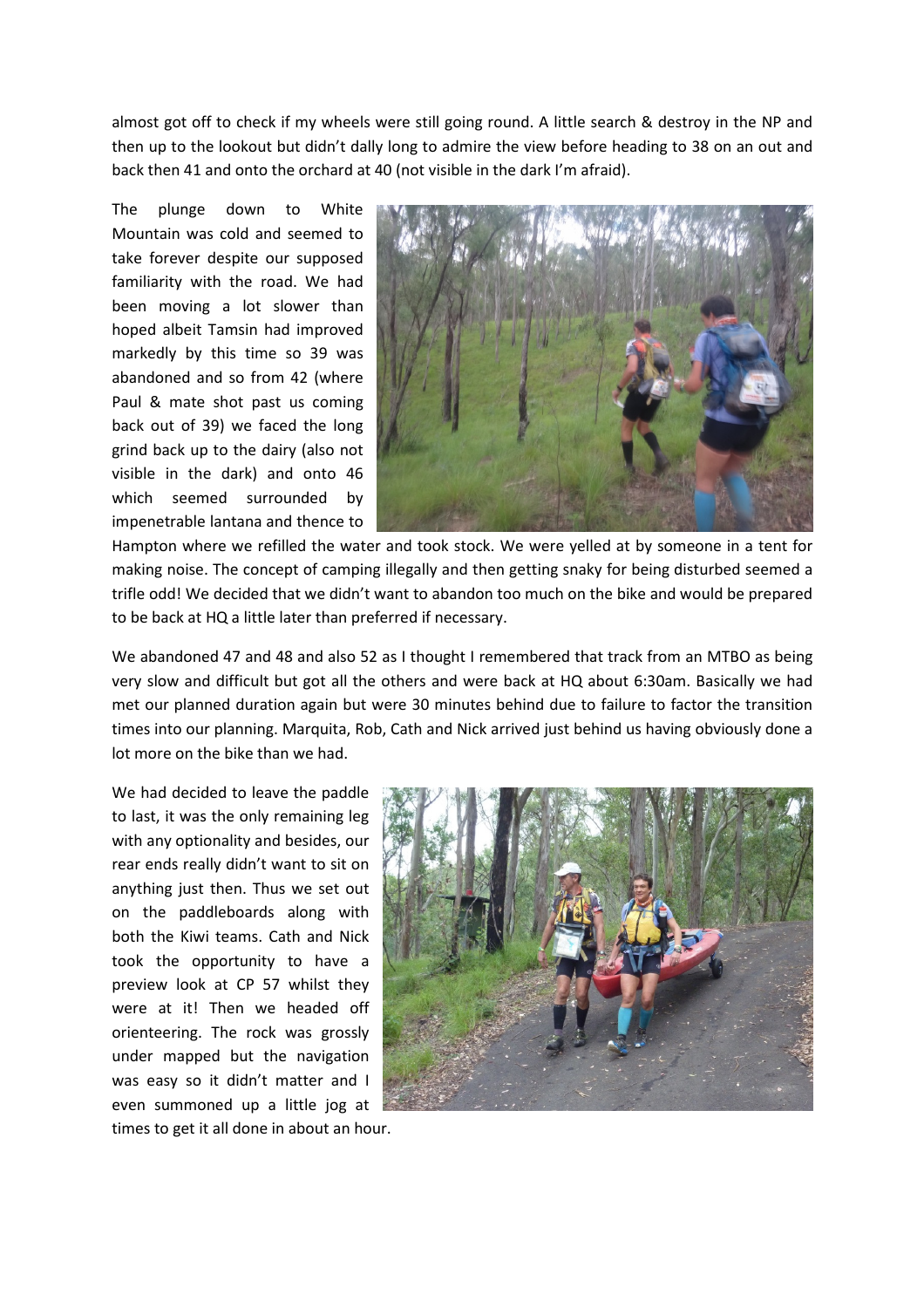Four scores from six arrows and the archery was done in less than 5 minutes and so we only had the paddle left. By the time we got to 62 (via 57, 59 & 60) we knew that we hadn't the time for 61 and headed for home but along the way suddenly realised that somehow 58 had never made it into the plan. Then I lost the plot because even though we were exactly abeam of 58 at the time of this discovery we turned around and headed south again only to have to turn back 10 minutes later totally lost and confused before a light-bulb moment back where it all began and 58 safely secured.

Hit the wharf with about 15 minutes left and cried all the way up the hill with the bathtub on the trolley. And then a shower! Absolute luxury!

We were very pleased with our plan and our execution. With hindsight we could have avoided the down and up on the bike and gotten a few more points, but we would have lost a lot of optionality so that would not have been a sensible choice at the time. When the results came out we were even more pleased,  $14<sup>th</sup>$  overall and  $2<sup>nd</sup>$  XV. Even more pleasing we had just edged out Marquita and Rob by the 30 points they lost for being back late and left Cath and Nick well behind which we can't quite understand as they were travelling quicker than us in all three key disciplines. I am suspecting that the Kiwi contingent may have learnt quite a lot from their experience and could be back for more much better armed!

Many thanks to Liam and the team for organising a fantastic and fun event. Of course it is not like a "real" rogaine in that it is naturally processional and the navigation is generally not particularly challenging. Thus our key strength, being navigation, is largely negated. But we got the plan right for us which, after last year's debacle, was extremely pleasing.

All in all, a great day out.

Richard

## Nicks Response (From Team "The Visitors")

Great report and really quite fair for an Okka. Sorry about the hold on your kayak launch, Your frustration level was just too funny to stop.

If you feel like adding to your report:

Nick Responds: I thought this was perhaps the most strategically challenging event I have attempted. As Richard points out it was neck and neck throughout the event with our team perhaps having a slight speed advantage. Unfortunately we missed one control altogether (80 points and 30 minutes lost), and then made a major tactical blunder by doing the last activities in the order paddle board, kayak, orienteer, archery. This was illogical as the fact that the O was an all or nothing for 140 points created the risk that we would have poor time management in the last hour.

And so it panned out, for having completed the paddleboard and kayak and with only 55 minutes left, we started the 3.5 km O course, realised after 3 controls that it was very rough and estimated it would need 60 minutes. The risk of a late return was too high so we abandoned